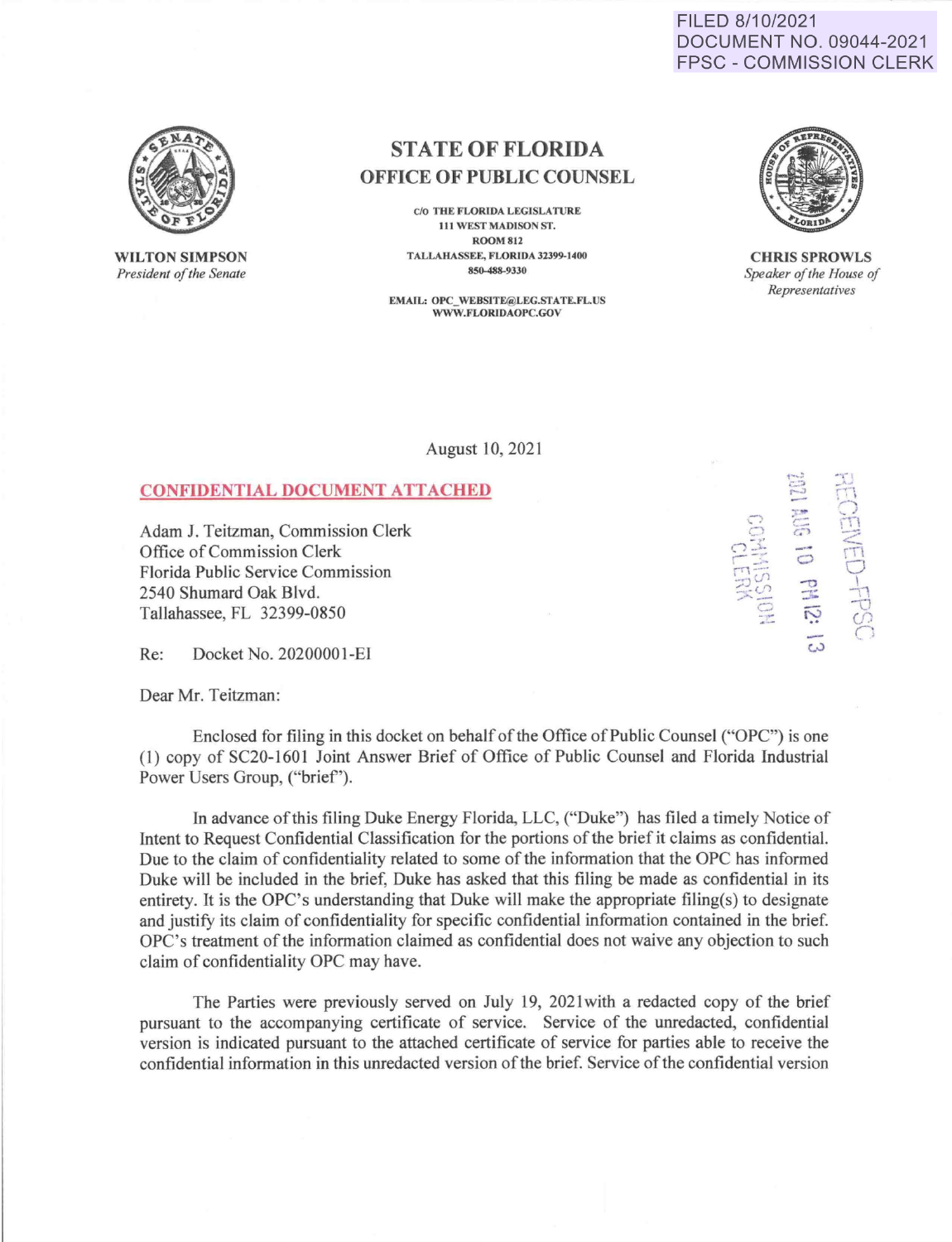Docket No. 2020000 I-EI August 10, 2021

 $\mathcal{L}$ 

to the Commission Staff is effectuated by the filing of this copy with the Clerk pursuant to your procedures for handling confidential information.

Should you have any questions please do not hesitate to call Anastacia Pirrello at 850.488.9330.

Sincerely,

*ls/Anastacia Pirrello*  Anastacia Pirrello Associate Public Counsel

Enclosures

cc: Parties of Record as indicated in Certificate of Service Staff copy served via this document filing with the Commission Clerk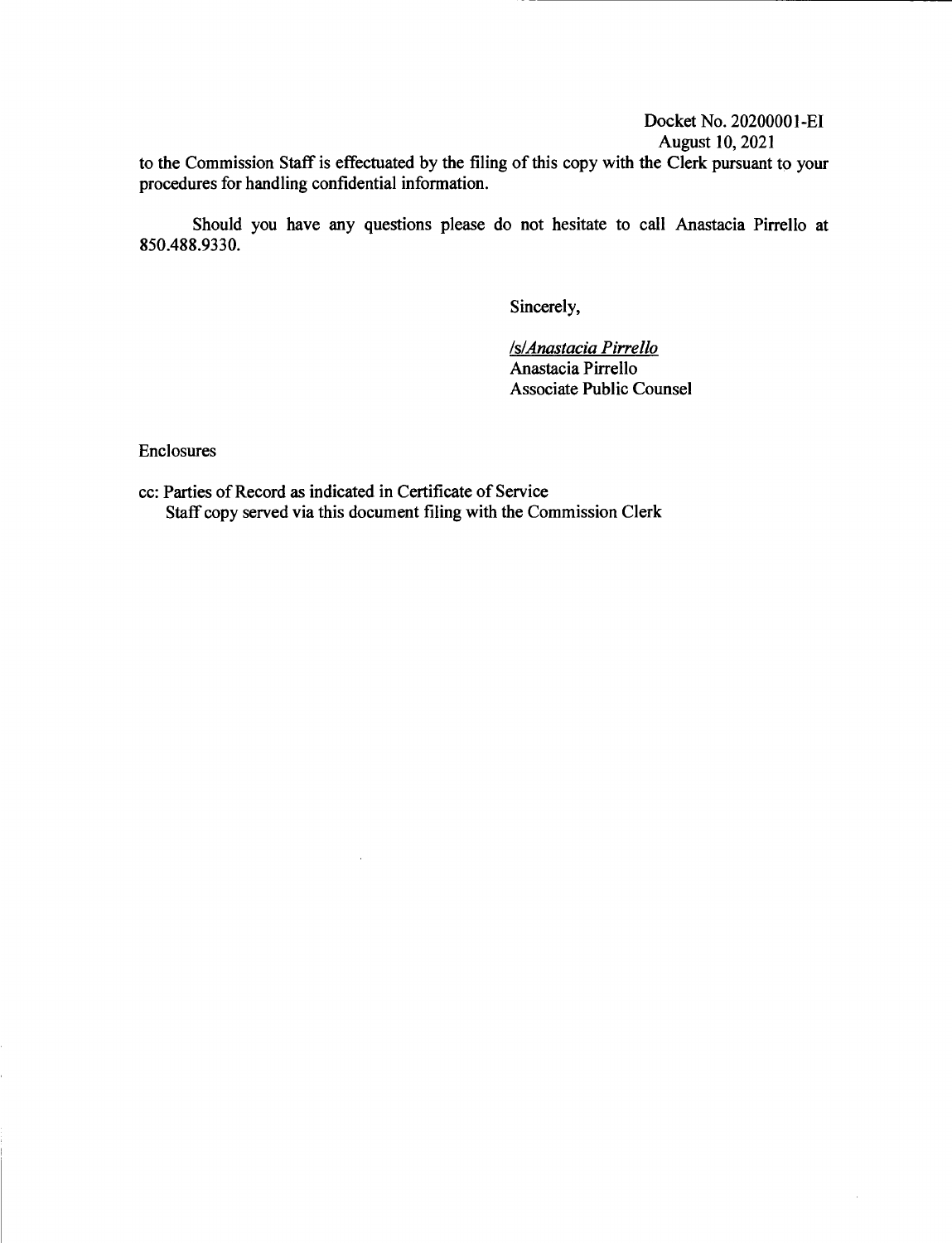## **CERTIFICATE OF SERVICE DOCKET NO. 20200001-EI**

I **HEREBY CERTIFY** that a true and correct copy of the SC20-1601 Joint Answer Brief of Office of Public Counsel and Florida Industrial Power Users Group has been furnished by electronic mail, except as noted, on this  $10<sup>th</sup>$  day of August 2021, to the following:

Ausley Law Firmt James Beasley Jeffrey Wahlen Malcolm Means P.O. Box 391 Tallahassee, FL 32302 jbeasley@ausley.com jwahlen@ausley.com mmeans@ausley.com

Duke Energy X Dianne M. Triplett 299 First Ave. N. St. Petersburg, FL 33701 dianne.triplett@dukeenergy.com

Florida Industrial Power Users Group X Jon C. Moyle, Jr. Karen Putnal Myndi Qualls c/o Moyle Law Firm, PA 118 N. Gadsden St. Tallahassee, FL 32301 imovle@moylelaw.com kputnal@moylelaw.com mqualls@moylelaw.com

Florida Power & Light Companyt Kenneth A. Hoffinan 134 W. Jefferson St. Tallahassee, FL 32301 Kenneth.Hoffinan@fpl.com

Shutts Law Firm X Daniel Nordby Daniel Hernandez Alyssa Cory 215 S. Monroe Street, Suite 804 Tallahassee, FL 32301 acory@shutts.com dhernandez@shutts.com dnordby@shutts.com

Duke Energy X Matthew R. Bernier 106 E. College Ave., Ste. 800 Tallahassee, FL 32301 matthew.bernier@dukeenergy.com

Florida Power & Light Companyt Maria Moncada David Lee Jason Higgibontham 700 Universe Blvd. Juno Beach, FL 33408 maria.moncada@fpl.com david.lee@fpl.com jason.higginbotham@fpl.com

Florida Public Utilities Co.<sup>†</sup> Mike Cassel 208 Wildlight Ave. Yulee, FL 32097 mcassel@fpuc.com